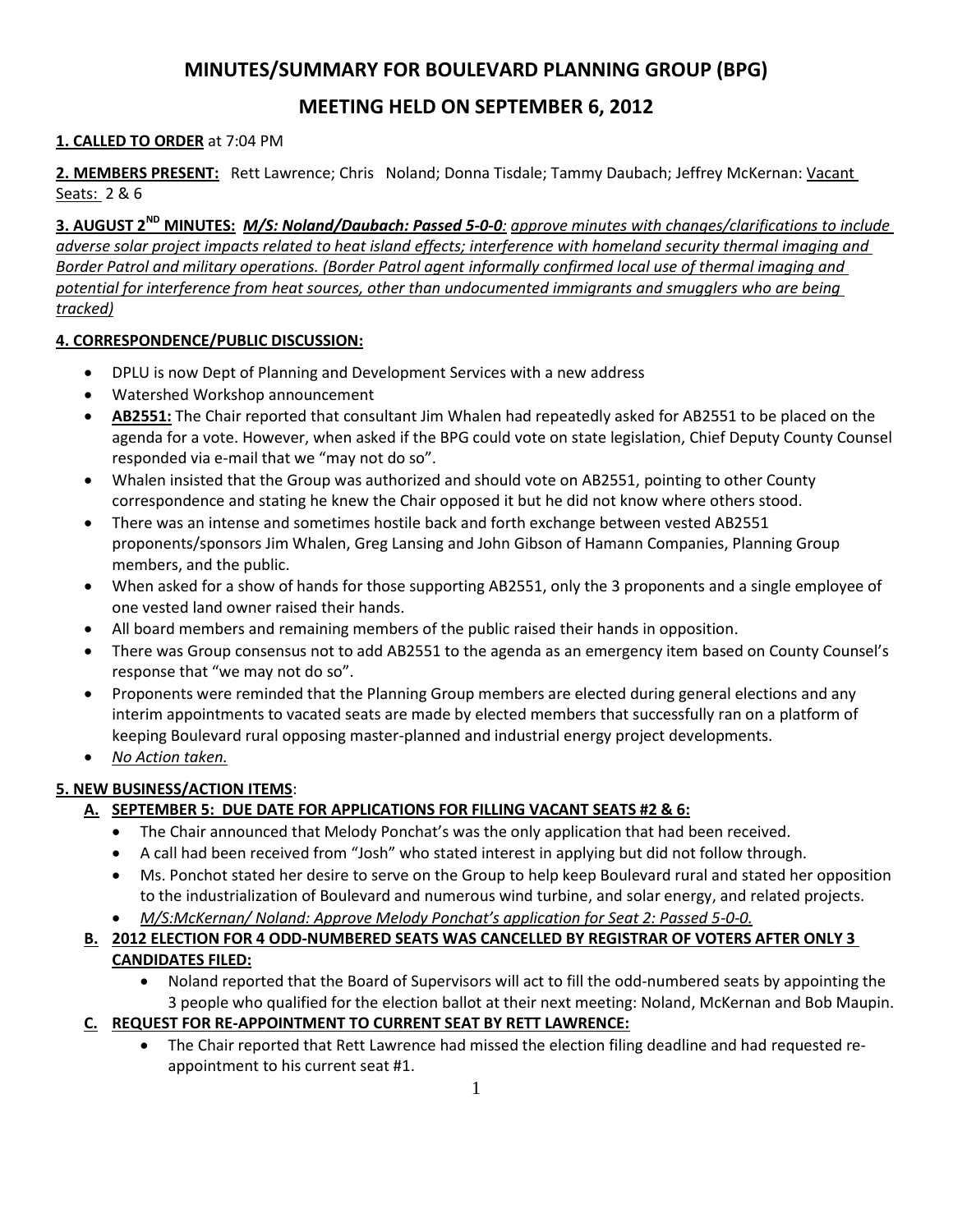- It was agreed that any re-appointments for Seat 1 should be advertised.
- *M/S: McKernan/Daubach: Passed 5-0-0: Publish a notice of vacancy for applicants to fill Seats 1 & 6.*

## **D. PUBLIC REQUEST FOR NO LITTERING SIGN INSTALLATION ON HISTORICE ROUTE 80:**

- The Chair reported that local property owners had asked for the Group's consideration of a "*motion to apply to the County of San Diego to place "No Littering" signs along the section of highway from Crestwood to the Kitchen Creek exit*".
- *M/S: Noland/Lawrence: Passed 5-0-0: Support the installation of No Littering signs (along section of Historic Route 80) from Crestwood Road to Kitchen Creek I-8 ramps.*

## **E. SOITEC'S TIERRA DEL SOL SOLAR LLC: 2-PHASE 60 MW; MUP 3300-12-010; REZONE 3600-12-005; REMOVAL OF AGRICULTURAL PRESERVE 3921-77-046-01 (AP77-046W1)** :

- Soitec consultant, Jim Whalen was present for the applicant.
- Several project neighbors were also present, some claiming they had learned of the project through neighbors but had not been notified by the County.
- DPLU's August  $22^{nd}$  documents and Sept  $5^{th}$  letter requesting an EIR was discussed.
- Neighbor Bob Maupin asked when the 2 wells would be tested as required for 72 hours at 50 gpm.
- Maupin asked if the test water could be directed to his creek bed area and questioned the sustainability of the well production to meet the stated and the actual water needs of the project without adversely impacting the neighbors' wells.
- Project neighbors / property owners raised concerns with adverse impacts to visual, environmental, groundwater and biological resources, property values, public health and safety, glint and glare, electrical pollution/ interference, quality of life, community character, and overall lack of need.
- Group members expressed similar concerns in addition to adverse impacts to Border Patrol operations
- Some neighbors reported being approached and /or rejecting requests for right-of-way easements needed for the project gen-tie line to loop into SDG&E's lines and the new Boulevard Substation.
- The Chair reminded those present of the Group's August  $2^{nd}$  vote to deny the Tierra Del Sol Solar project, requesting further authorization to submit comments including the Sept  $5<sup>th</sup>$  DPLU letter.
- *M/S: McKernan/Lawrence: Authorize Chair to submit additional comments including Sept 5th letter: Passed: 5-0-0.*

## **F. SOITEC'S 80 MW RUGGED SOLAR LLC; 3300 12-007 (MUP); 3910 12-21-003 (ER): 1st ITERATION LETTER:**

- John Gibson was present for Hamann Companies; Rough Acres Ranch; Waterstone Support Foundation, Inc; Vista Oaks Business Park; Harmony Grove Partners , along with Soitec consultant Jim Whalen, and Greg Lansing land owner for Soitec's LanWest Solar and LanEast Solar projects.
- The Chair reminded those present that the Group had voted to deny this project at the August 2<sup>nd</sup> meeting, but new information was available for comment.
- The County's August 28<sup>th</sup> letter lists both resolved and unresolved project issues including noncompliance with the Boulevard Community Plan that may be amended in the Wind Energy Ordinance.
- Project plot plans and grading plans were made available for public review, along with the Chair's summary list of selected information from those plans.
- Whalen stated that their last submission was still with the County
- Cumulative project water studies are focused North of I-8, including Live Oak Springs, because "that is where the water is".
- The Chair challenged that statement and noted the fragile fractured rock nature of the aquifer and the existence of local recharge zones.
- It was reported that numerous groundwater studies had been conducted by professionals for the Tierra Del Sol and general area related the federal designation of the Campo/Cottonwood Creek Sole Source Aquifer and opposition to the Campo Landfill proposal.
- The County's long-term groundwater monitoring of private wells in the area, since the early 1990's, was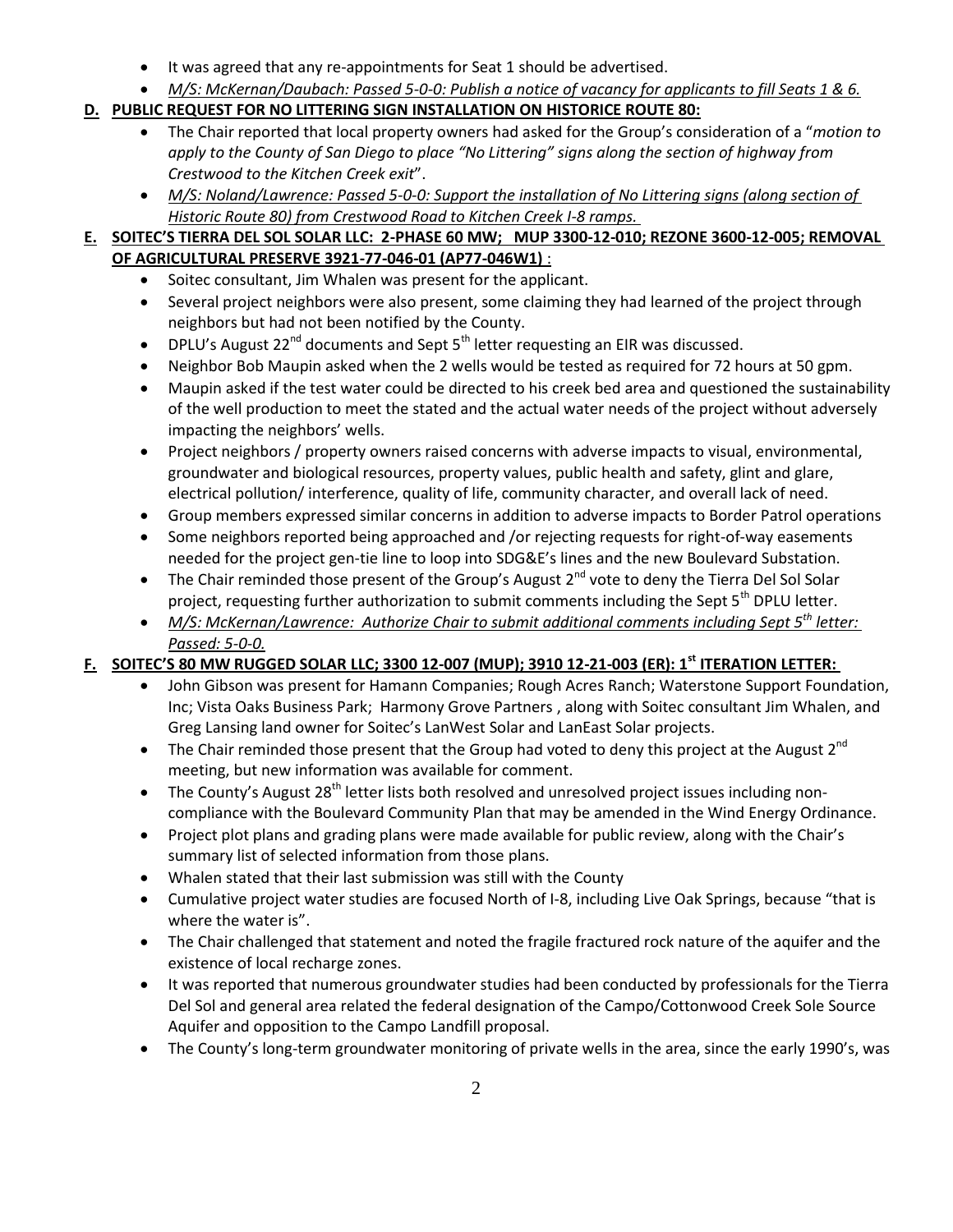discussed with a recommendation that other property owners should get involved in long-term monitoring.

- Project proponents (Gibson, Whalen, Lansing) made numerous serious allegations against Chair Tisdale related to her non-planning group activities challenging industrial energy /transmission projects.
- Tisdale denied the allegations and stated that those making the false allegations should produce documentation.
- No such documentation was produced.
- Proponents made other allegations against the Chair and Planning Group members regarding failure to accept monies for the community offered by Tule Wind (\$600,000) and SDG&E (\$5 million) at the expense of our community.
- Gibson and Lansing appeared to using their phones to take photos/ video during the meeting.
- The Chair and Group members reminded proponents that the Planning Group is not authorized to accept or handle money for projects and that the Community Needs/Mitigation list , with references to local non-profit groups that could accept community benefit funding, had been generated at numerous public meetings and provided to the County and project developers.
- Whalen pointed to previous minutes where the Group had voted to reject Iberdrola's offer of \$600,000 (\$20,000 per year for 30 years) for community projects, in exchange for approval to change the underground Gen-tie to the less expensive overhead line.
- The Chair stated that overhead lines can represent a higher risk of wildfire ignition and impediments to fire fighting that could result in damages far in excess of the proposed \$600,000 over 30 years.
- Gibson asked Tisdale if 'her non-profits' would contribute to the impacted community.
- Tisdale responded that those Boards likely would be willing to offer grants for local causes if money and qualified applicants were available.
- Tisdale then asked Gibson if their 501-c 3 non-profit Waterstone Support Foundation, Inc., based in Colorado Springs, would donate profits from Tule Wind and Rugged Solar to the impacted community.
- Gibson responded yes. They would donate 100% to East County communities in El Cajon.
- Gibson also stated they had already spent \$3 million at Rough Acres Ranch for a conference center.
- *M/S: McKernan/Noland: Authorize the Chair to submit additional comments including the August 28th DPLU letter: Passed: 5-0-0*

## **G. PRESENTATION ON MOUNTAIN EMPIRE SCHOOL DISTRICT'S PROPOSITION G.**

- The Chair reminded everyone that no action could be taken by the BPG.
- The 'information only' Prop. G presentation was made by Superintendent Stephan Van Zant on the bond measure on the November 2012 ballot. Clover Flat principal was also present
- Van Zandt discussed the lack of adequate funds, current sad state of school maintenance and list of needs that were the drivers for Prop G.
- Solar projects planned at Clover Flat, Pine Valley, and Campo schools would be placed on unused land in exchange for cheaper electricity rates.

## **H. NOTICE OF SUPPLEMENTAL EIR: FOREST CONSERVATION INITIATIVE (FCI) LANDS GENERAL PLAN AMENDMENT: GPA 12-004:**

- The GPA will revise the existing land uses on approximately 75,000 acres, located in and around the Cleveland National Forest, and previously covered by the FCI.
- A public scoping meeting is scheduled for 6PM on Sept 17 at DPLU hearing room 5201 Ruffin Rd, Ste B.
- Comment deadline is 4 PM Sept 28:<http://www.sdcounty.ca.gov/dplu/gpupdate/environmental.html>
- *No action taken*
- **I. OCTOBER 31: BOARD OF SUPERVISORS WIND ENERGY ORDINANCE & PLAN AMENDMENT HEARING:**
	- Comments should be submitted t[o matthew.schneider@sdcounty.ca.gov,](mailto:matthew.schneider@sdcounty.ca.gov) by close of business Oct 12 for inclusion in Board hearing package.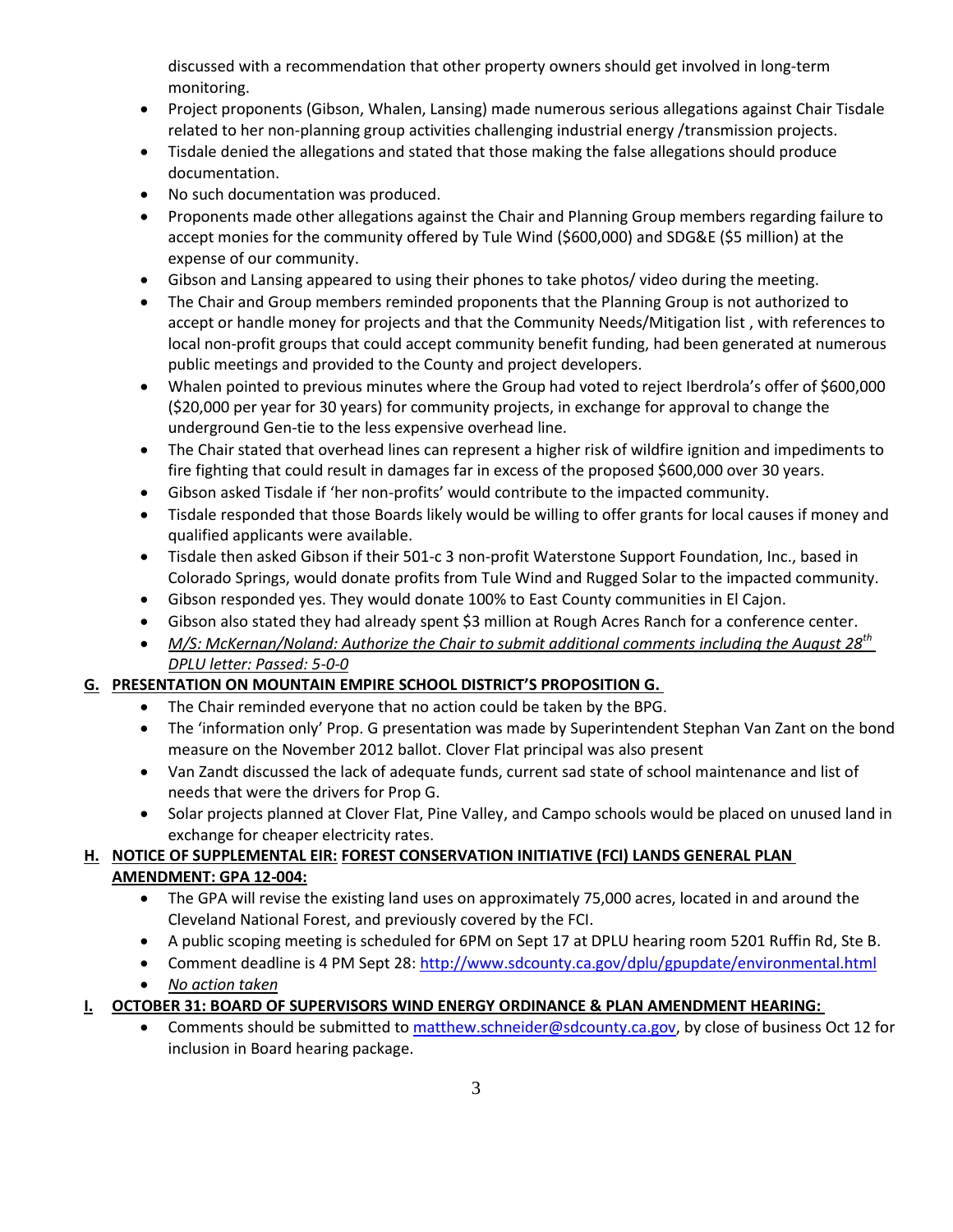- Between Oct 12 and 30<sup>th</sup>, comments should be sent to the following: Clerk of the Board for Board of Supervisors: County documents posted here: <http://www.sdcounty.ca.gov/dplu/ordamend.html>
- *M/S: McKernan/Noland: Authorize Chair to submit comments and to represent the Group at the October 31st hearing. Passed: 5-0-0.*

## **6. UPDATES / POTENTIAL ACTION ITEMS:**

#### **A. US BORDER PATROL COMMUNITY UPDATE:**

- Border Patrol Agent Richard Marzec was present to respond to questions:
- Water in on-site tanks is groundwater
- 2 wells @ 500' each hit flowing water
- County DPW did require Border Patrol to improve , widen, and stripe Ribbonwood Road frontage
- County DPW survey of road bed location differs from Army Corps road bed survey
- Roadrunner Lane is not a BP access road
- No comment on use of Roadrunner Lane as access road for Soitec's commercial /industrial Rugged Solar project that includes some of Frankie Thibodeau's property.
- Communications tower with is 160' tall with automatic lights for helicopters and FAA required lights
- The helicopter landing pad is not a heliport. It is for infrequent BP use and emergencies like for CAL Fire stage refueling
- Parking shade cover supports solar panels
- The new building is expected to be LEED Gold certified with reduced use of water and energy
- Move in is expected around February 2013.
- Unfortunately, BP cannot donate used Boulevard station modular buildings to schools or others due to liability issues: they will be destroyed or maintained for use by the federal government.
- Bob Maupin recommended contacting Congressman Hunter regarding potential re-use of modulars.

### **B. SDG&E'S SUNRISE POWERLINK /COMMUNITY UPDATE (POWER OUTAGES):**

- Cameron Durckel was not present
- The Chair shared Durckel's e-mail response stating the transmission line upgrade along Historic Route 80 in the Buckman Springs Road area was an emergency reconductoring project.
- Durkel's response stated that PUC was notified but PUC approval was not needed
- Concerns were raised that the work was increasing the voltage /amperage capacity of the 69kV line that could be used for proposed renewable energy projects.
- There was a brief discussion of the Kumeyaay Wind planned and unplanned outages between mid June and August 31, some of which were during flex alerts.
- One person reported hearing radio transmissions at the time, talking about the damages being worse than expected and speculated the substation damage may have been linked to lightning strikes and power fluctuations in the area at that time.
- It was also reported that Border Patrol emergency generators kicked on at the Boulevard station during that time due to low power flows on SDG&E lines.
- Someone raised the potential for use of SDG&E's modulars that will be removed from the Sunrise Powerlink construction yard on Tavern Road in Alpine.

#### **C. BOULEVARD /JACUMBA /LA POSTA FIRE SAFE COUNCIL REPORT:**

• Tammy Daubach gave report

#### **D. BOULEVARD /JACUMBA REVITALIZATION REPORT:**

• Tammy Daubach gave report